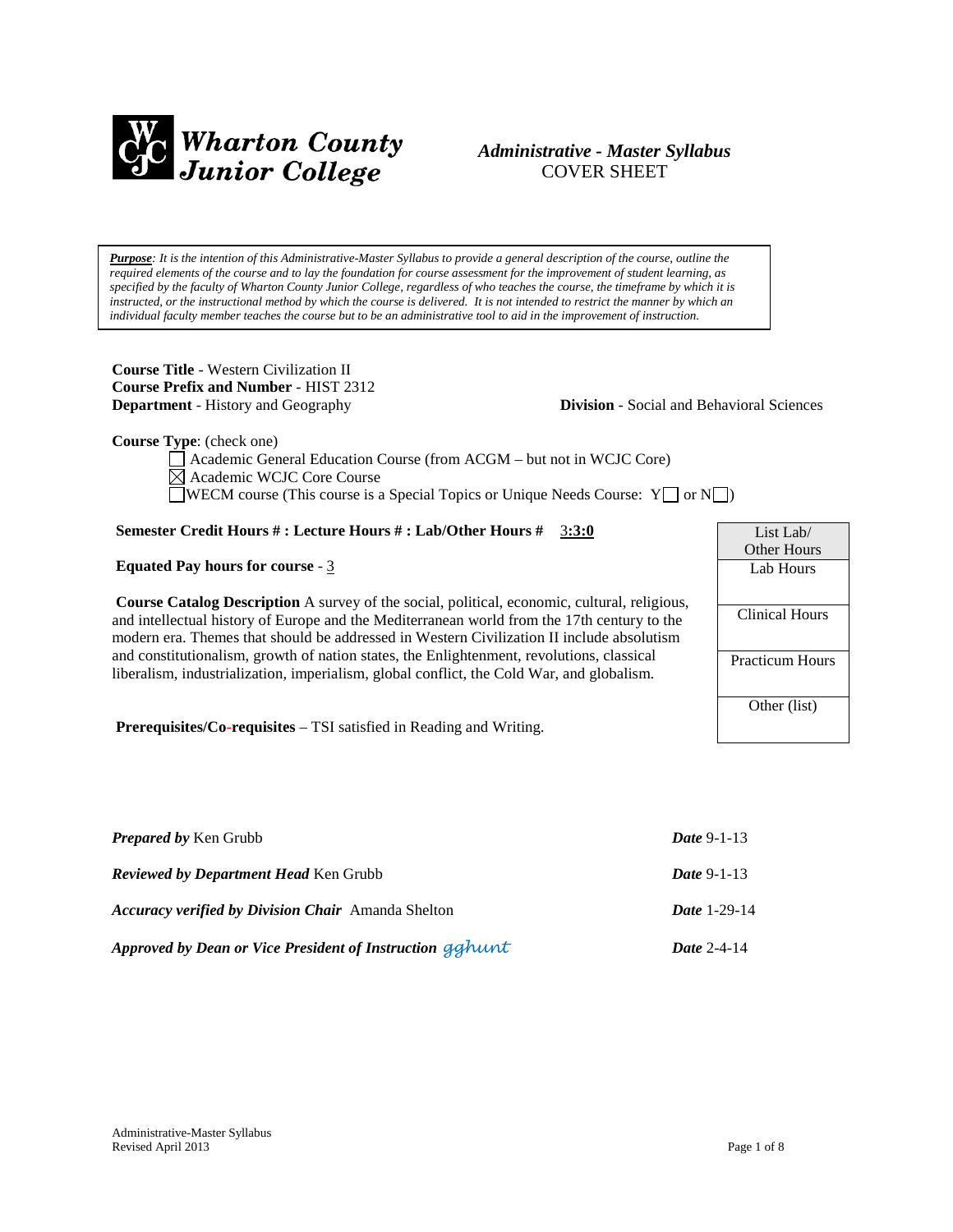

*Administrative - Master Syllabus* 

**I. Topical Outline** – Each offering of this course must include the following topics (be sure to include information regarding lab, practicum, clinical or other non-lecture instruction):

The instructor will organize the course material in such a way that the main topics of modern Western Civilization will be surveyed in a balanced manner. It is within the prerogative of the instructor to assign the exact amount of time (days, weeks, etc.) to be spent on each of the primary periods and topics involved. Some of the basic topics to be included will be:

- 1.) The Age of European Exploration and Discovery (1480s-1600s) in which the Old World and New World collide and bring together widely different peoples, cultures, plants, and animals into a blending of worlds.
- 2.) European Divine-Right monarchies and the "Old Regimes" from Louis VIII to Frederick the Great (1610-1763) of Prussia.
- 3.) The "Enlightenment" to include cultural history, laissez-faire economics, the revolt against mercantilism, religion, politics, and philosophy in a changing Europe.
- 4.) The French Revolution and the rise and fall of Napoleon through the Congress of Vienna (1763-1815).
- 5.) Romanticism, Reconstruction of Europe, and the spread of new Revolutions in thought and politics (1815-1870).
- 6.) A look at the new emerging "Industrial Society" to include economics, sociology, religion, Liberalism, Utopians, Marxism, and Social Darwinism.
- 7.) The modernization of nations, clash of economic giants, spread of capitalism and imperial rivalry on all continents, and finally the drift towards an almost inevitable violence on a global scale (1870- 1914).
- 8.) World War I, Economic Depression, and World War II. Special attention will be paid to the rise of fascism, the rise of Nazi Germany, the nature of Adolf Hitler, the Jewish Holocaust, and lessons for all mankind (1914-1945).
- 9.) The Cold War, rebuilding from the ashes, the collapse of Communism, the European Community and the Economic Union, and the emergence of Asia and Africa into a truly global marketplace (1945- 2000)
- 10.) The dawn of the twenty-first century with many new unresolved questions such as environmental challenges, the dangers of nuclear proliferation, decline of traditional institutions, continued violence and terrorism, and the philosophical clash between traditional ethics and radical new advances in emerging technology.

It is within the prerogative of the instructor to cover additional topics.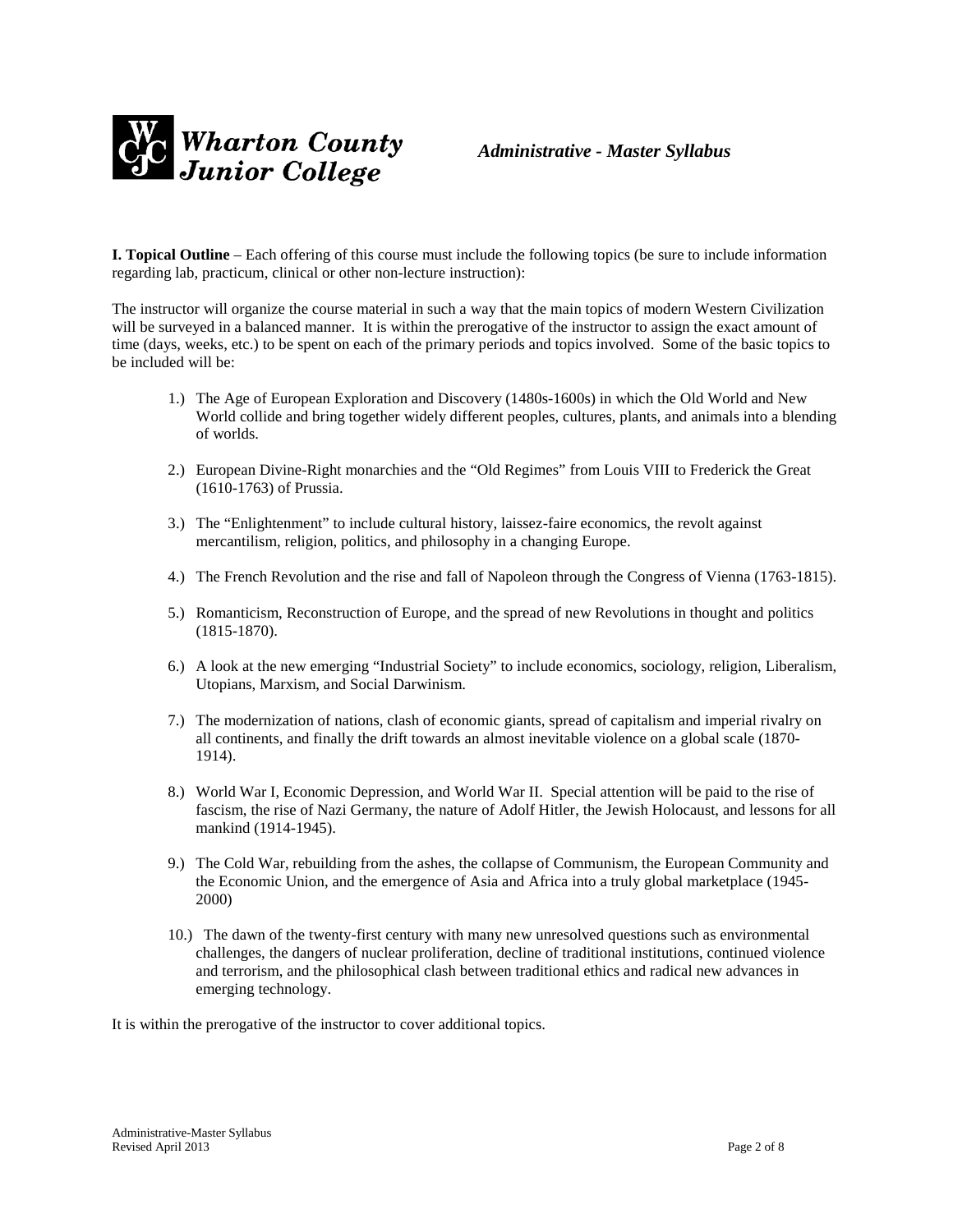#### **II. Course Learning Outcomes**

| <b>Learning Outcomes</b><br>Upon successful completion of this course,<br>students will:                                                 | <b>Methods of Assessment</b>                                                                                                                                                                                                                                                                                                        |
|------------------------------------------------------------------------------------------------------------------------------------------|-------------------------------------------------------------------------------------------------------------------------------------------------------------------------------------------------------------------------------------------------------------------------------------------------------------------------------------|
| 1.) Create an argument through the use of<br>historical evidence.                                                                        | 1.) Written projects as assigned by instructor.<br>These assignments may include essays on exams,<br>book reviews, reviews of primary documents or<br>scholarly articles, research papers, journal projects,<br>or other written assignments that emphasize<br>analysis. Oral presentations at the discretion of the<br>instructor. |
| 2.) Analyze and interpret primary and<br>secondary sources.                                                                              | 2.) Measured by Post-Test and written projects as<br>assigned by instructor. These assignments may<br>include book reviews, research papers, or journal<br>projects that emphasize analysis of sources.                                                                                                                             |
| 3.) Analyze the effects of historical, social,<br>political, economic, cultural, and global<br>forces on this period of western history. | 3.) Measured by Post-Test, objective and/or essay<br>exams, quizzes, critical thinking exercises, and/or<br>projects which may include research papers, book<br>reviews, essays, and/or oral presentations.                                                                                                                         |

## **III. Required Text(s), Optional Text(s) and/or Materials to be Supplied by Student.**

Required Text: Donald Kagan, The Western Heritage, Combined 10<sup>th</sup> Edition, Pearson

Individual titles selected by the instructor available in library collection. Primary documents may be distributed to students, made available from instructor web site, or placed on reserve in the library.

#### **IV. Suggested Course Maximum** - 35

#### **V. List any specific spatial or physical requirements beyond a typical classroom required to teach the course**.

Western Civilization II is taught on-line only. Students must have access to working computer and all appropriate technology.

#### **VI. Course Requirements/Grading System – Describe any course specific requirements such as research papers or reading assignments and the generalized grading format for the course**

The grading scale used for all tests, papers, and projects will be as follows:

90% to  $100% = A$ 80% to  $89% = B$ 70% to  $79% = C$ 60% to  $69\% = D$ Below  $59\% = F$ 

Instructors may also use a point system to determine final scores as long as this point system is clearly outlined in the instructor's syllabus.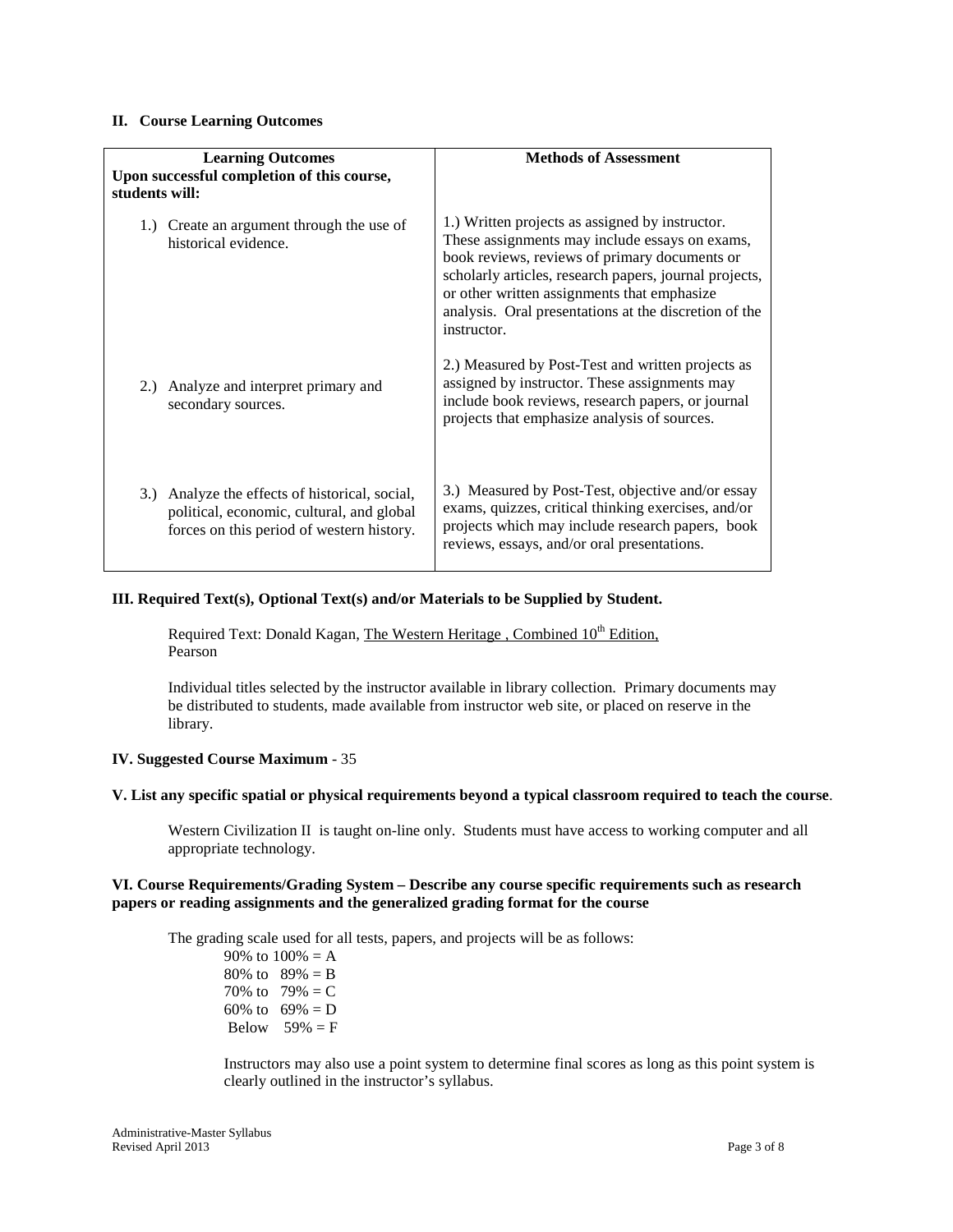## Writing  $Project(s) - 25-50\%$

(may include research papers, exam essays, book/film reviews, and/or response papers) Exams – 25-75%

(may include quizzes, unit exams, exam essays, and/or oral presentation) Participation – 0-50%

(may include daily assignments, projects, attendance, and/or class participation) Departmental Post-test – 10-25 %

Professors will use a combination of the above totaling 100% and enumerate the exact breakdown on the student syllabus.

Instructors may use the narrative/lecture method of instruction to impart factual information and to suggest to students the different interpretations of United States history. The narrative method is also useful for setting the stage for class discussions.

Class discussion between students and instructors is encouraged for the purpose of developing in students the ability to speak before others about historical events. Class discussions should arise from the readings that students complete and from points of interest and the interpretation of facts that emerge in class, especially those relevant to students.

Students will be required to complete written work or to prepare oral presentations to further elaborate or explain what has been presented and discussed by the instructor. These requirements are designed to challenge the student to analyze and critique the material presented. The written work may be in the form of essay test topics, book reviews, reports on articles in scholarly journals, or other written assignments as assigned by the instructor. Oral presentations may be designed as debates, informative overviews, or persuasive monologues.

Minimum requirements include the following:

- 1.) Attend class in accordance with college policy and as stipulated by the instructor.
- 2.) Complete appropriate reading assignments made by the instructor
- 3.) Complete appropriate writing assignments based on the readings, classroom presentations and discussion
- 4.) Complete oral presentations (if assigned by instructor)
- 5.) Complete appropriate tests (quizzes, major examinations, and a final examination)

Assessment will be conducted using a variety of methods. Objective questions such as multiple-choice, matching, true/false and fill-in-the blank will be used as will subjective questions which may demand narrative identification, lengthy narrative responses, and also critical thinking. Students will be tested on materials presented in class and are expected to develop listening and note-taking skills. The weight, style, and nature of the specific assessment tools is left to the discretion of the individual instructor, but each instructor must place emphasis on the development of writing and critical thinking skills. There will be at least one outside assignment involving a research paper, book report, computer assignment, or such academic activity as the instructor deems important to augment the testing process and to improve reading and writing skills. Balance in testing to accommodate for varied learning styles is the desired goal.

Evaluation of student progress in this course will incorporate the use of a standardized, comprehensive exit examination. This Post-Test will be 25 questions and should be given the same day as the final examination. It may be part of that examination or stand alone as the final examination. The weight of the Post-Test to the student's course grade and/or the percentage assigned it as part of the final examination will be at the discretion of the instructor. The recommended weight of the Post-Test as part of the course grade is within the 10 to 50% range and all students must complete the exam.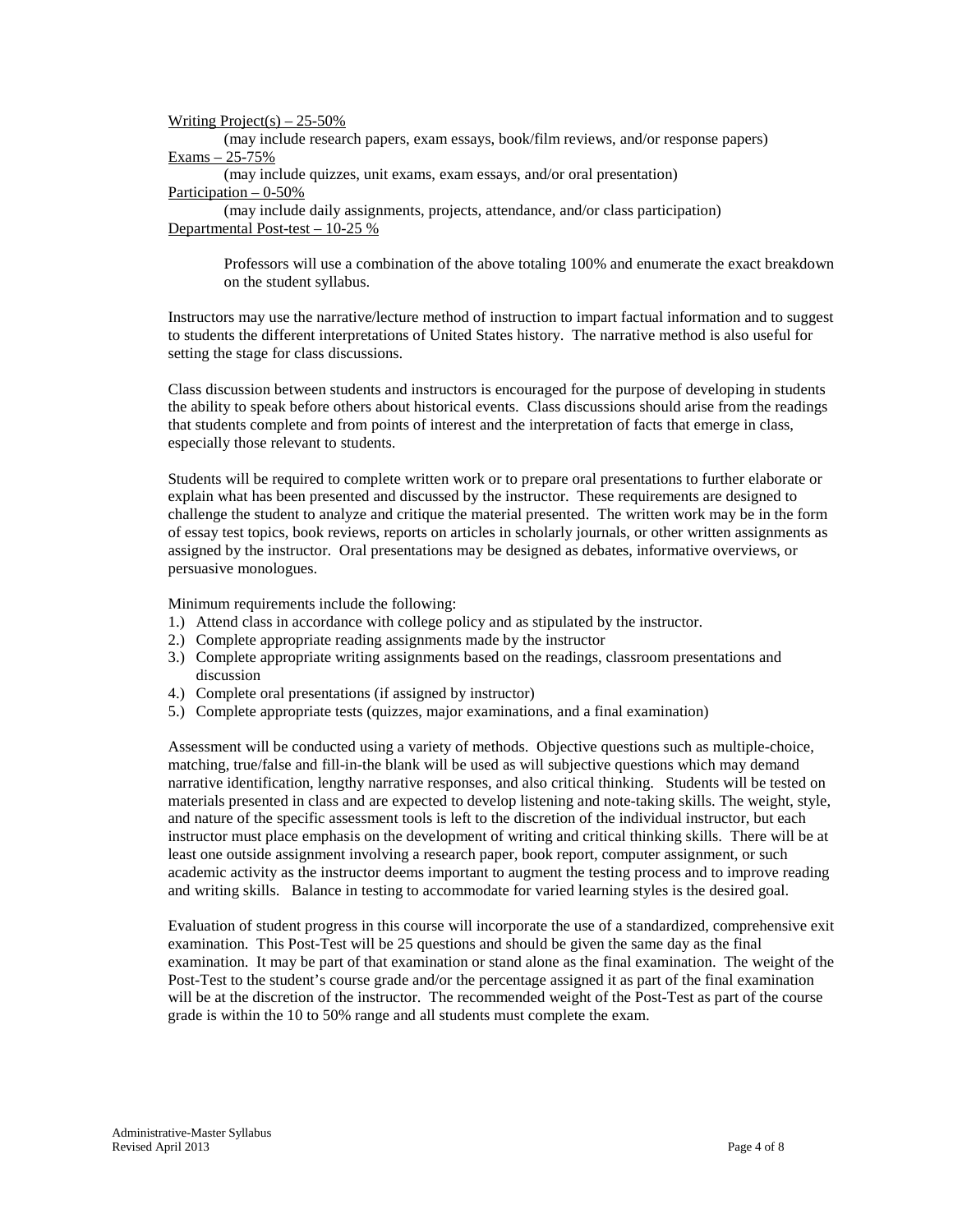## **VII. Curriculum Checklist**

- **Academic General Education Course** (from ACGM – but not in WCJC Core) No additional documentation needed

## - **Academic WCJC Core Course**

Attach the Core Curriculum Checklist, including the following:

- Basic Intellectual Competencies
- Perspectives
- Exemplary Educational Objectives

## - **WECM Courses**

If needed, revise the Program SCANS Matrix & Competencies Checklist.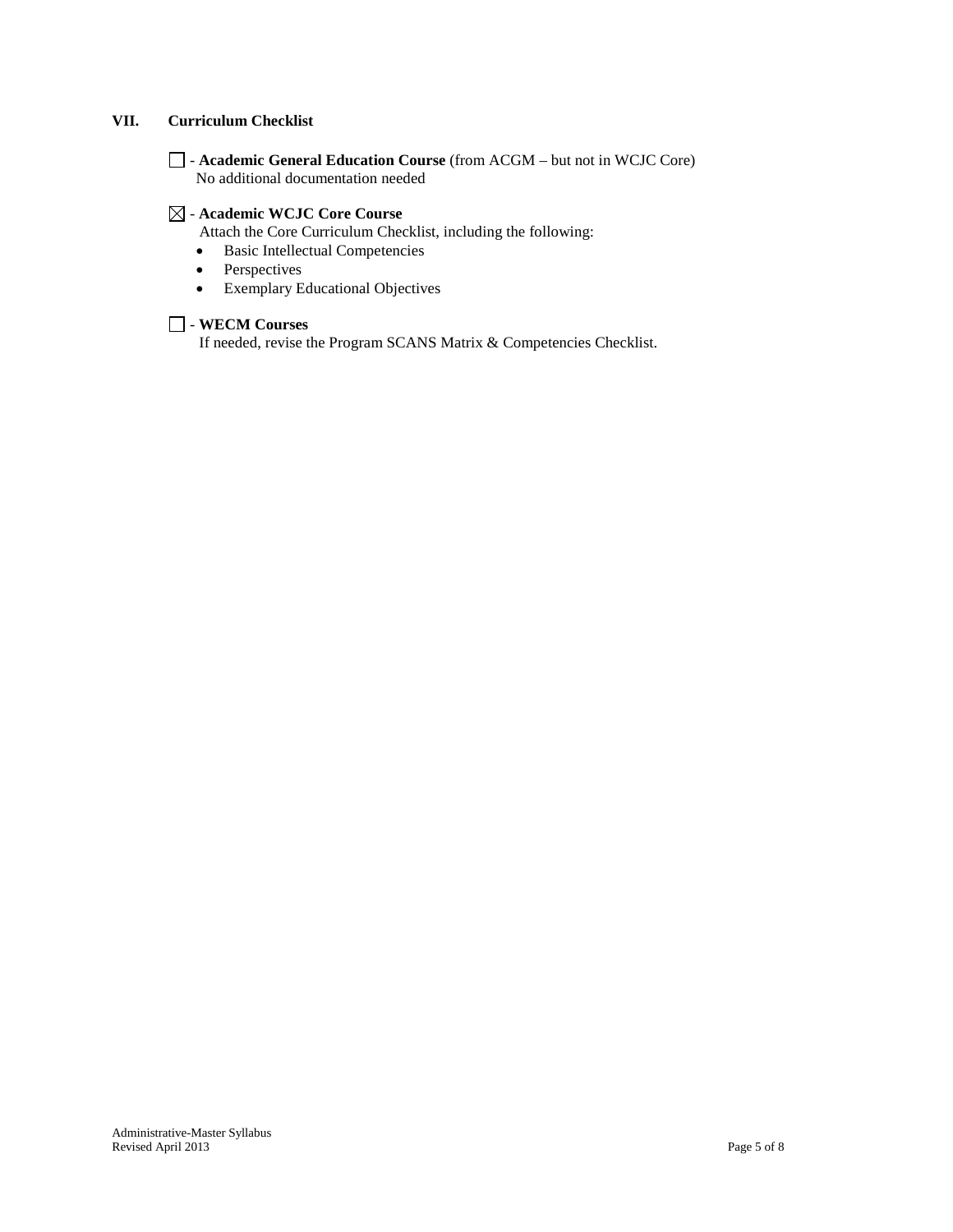

**Core Curriculum Checklist**

# **Page 1: Competencies**

| Course Prefix & Number: HIST 2312 |                                                                                                                                                                                                                                                                                                                                                                            |  |
|-----------------------------------|----------------------------------------------------------------------------------------------------------------------------------------------------------------------------------------------------------------------------------------------------------------------------------------------------------------------------------------------------------------------------|--|
| Competency                        | <b>Method of Assessment</b>                                                                                                                                                                                                                                                                                                                                                |  |
| <b>CRITICAL THINKING</b>          | Assessed by a written assignment that requires students to<br>make supported assertions, use primary and/or secondary<br>sources to explore concepts such as absolutism and<br>constitutionalism, growth of nation states, the<br>Enlightenment, revolutions, classical liberalism,<br>industrialization, imperialism, global conflict, the Cold<br>War, and/or globalism. |  |
| <b>COMMUNICATION</b>              | Assessed by a written assignment that requires students to<br>make supported assertions, use primary and/or secondary<br>sources to explore concepts such as absolutism and<br>constitutionalism, growth of nation states, the<br>Enlightenment, revolutions, classical liberalism,<br>industrialization, imperialism, global conflict, the Cold<br>War, and/or globalism. |  |
| <b>SOCIAL RESPONSIBILITY</b>      | Assessed by a written assignment that requires students to<br>make supported assertions, use primary and/or secondary<br>sources to explore concepts such as absolutism and<br>constitutionalism, growth of nation states, the<br>Enlightenment, revolutions, classical liberalism,<br>industrialization, imperialism, global conflict, the Cold<br>War, and/or globalism. |  |
| EMPIRICAL AND QUANTITATIVE SKILLS | Assessed by a written assignment that requires students to<br>make supported assertions, use primary and/or secondary<br>sources to explore concepts such as absolutism and<br>constitutionalism, growth of nation states, the<br>Enlightenment, revolutions, classical liberalism,<br>industrialization, imperialism, global conflict, the Cold<br>War, and/or globalism. |  |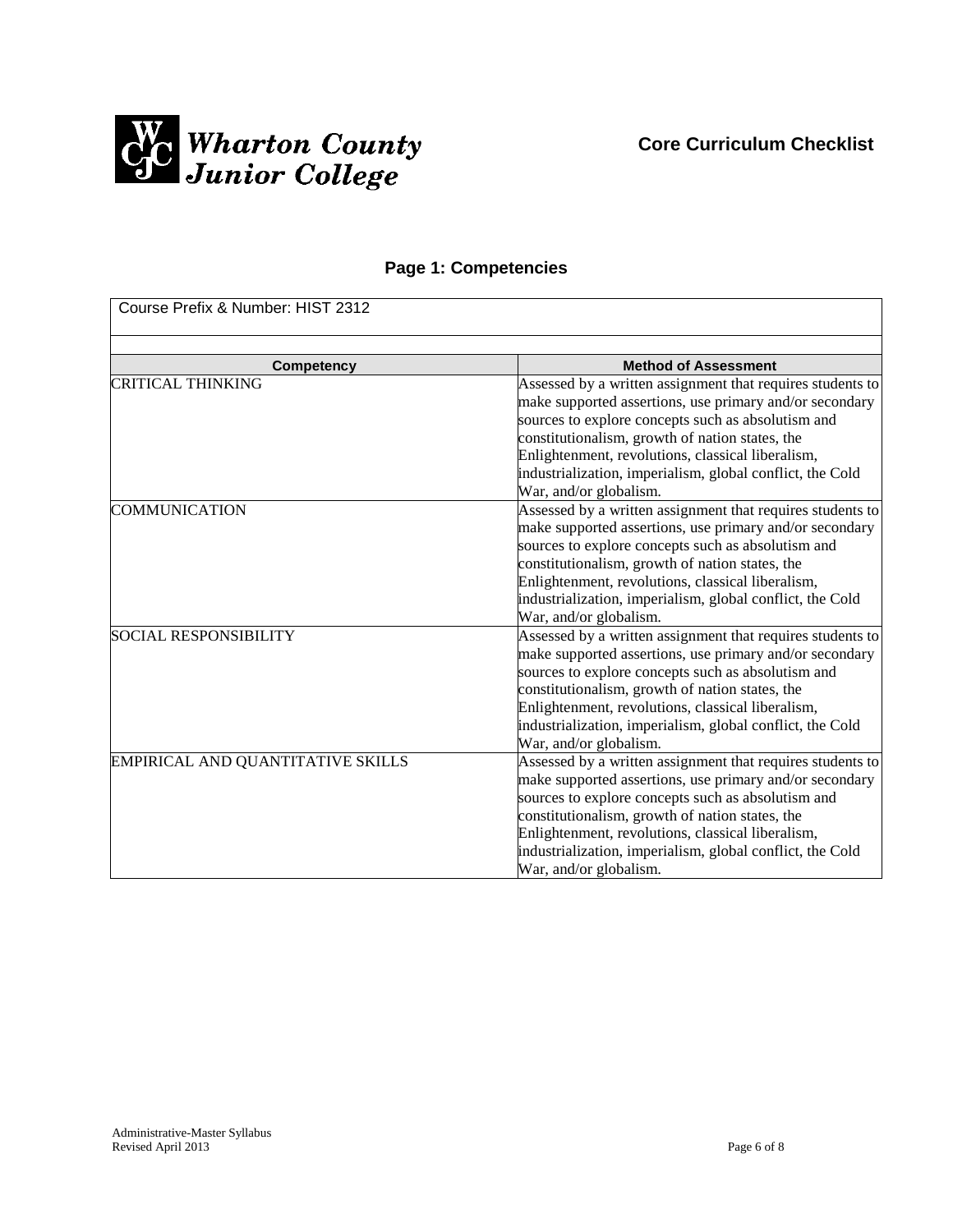

# **Page 2: Perspectives**

| Course Prefix & Number: HIST 2312                                                                                                                                                                                                                                     |                                                                                                                                                                                                                                                                                                     |  |
|-----------------------------------------------------------------------------------------------------------------------------------------------------------------------------------------------------------------------------------------------------------------------|-----------------------------------------------------------------------------------------------------------------------------------------------------------------------------------------------------------------------------------------------------------------------------------------------------|--|
|                                                                                                                                                                                                                                                                       |                                                                                                                                                                                                                                                                                                     |  |
| <b>Perspective</b>                                                                                                                                                                                                                                                    | <b>Method of Assessment</b>                                                                                                                                                                                                                                                                         |  |
| 1. Establish broad and multiple perspectives of the individual in<br>relationship to the larger society and world in which he or she lives, and<br>help the student to understand the responsibilities of living in a culturally-<br>and ethically-diversified world; | Through lecture, class discussion, and assigned reading,<br>students are exposed to the impact culture and ethnic<br>diversity has on the history of the United States. Students<br>are tested on competency in this area by essays on exams,<br>post-test questions, and out-of-class assignments. |  |
| 2. Stimulate a capacity to discuss and reflect upon individual, political,<br>economic, and social aspects of life to understand ways to be a<br>responsible member of society;                                                                                       | Students who complete this course have been provided<br>with a background of historical knowledge to use as a<br>framework to analyze and participate as a responsible<br>member of society. Measurement taken throughout<br>course on tests and written assignments.                               |  |
| 3. Recognize the importance of maintaining health and wellness;                                                                                                                                                                                                       | Perspective does not apply.                                                                                                                                                                                                                                                                         |  |
| 4. Develop a capacity to use knowledge of how technology and science<br>affect lives;                                                                                                                                                                                 | Perspective does not apply directly; however students<br>who complete the course have been provided with a<br>background on major developments and change in<br>technology and science in the United States to use as a<br>framework for study in their field.                                      |  |
| 5. Develop personal values for ethical behavior;                                                                                                                                                                                                                      | The rationale for including this perspective is to promote<br>civic awareness and to instill in the students the<br>importance of active participation in the political process<br>and to be a contributing member of their community.                                                              |  |
| 6. Develop the ability to make aesthetic judgments;                                                                                                                                                                                                                   | Perspective does not apply.                                                                                                                                                                                                                                                                         |  |
| 7. Use logical reasoning in problem solving;                                                                                                                                                                                                                          | Perspective does not apply directly; however students<br>who complete the course have been provided with a<br>background in how individuals in the past have failed or<br>succeeded at problem solving to use as a framework for<br>analyzing problems and for determining probable<br>solutions.   |  |
| 8. Integrate knowledge and understanding of the interrelationships of the $Me$ asured by written assignments, essays on<br>scholarly disciplines                                                                                                                      | examinations, oral presentations, and the Post-Test                                                                                                                                                                                                                                                 |  |